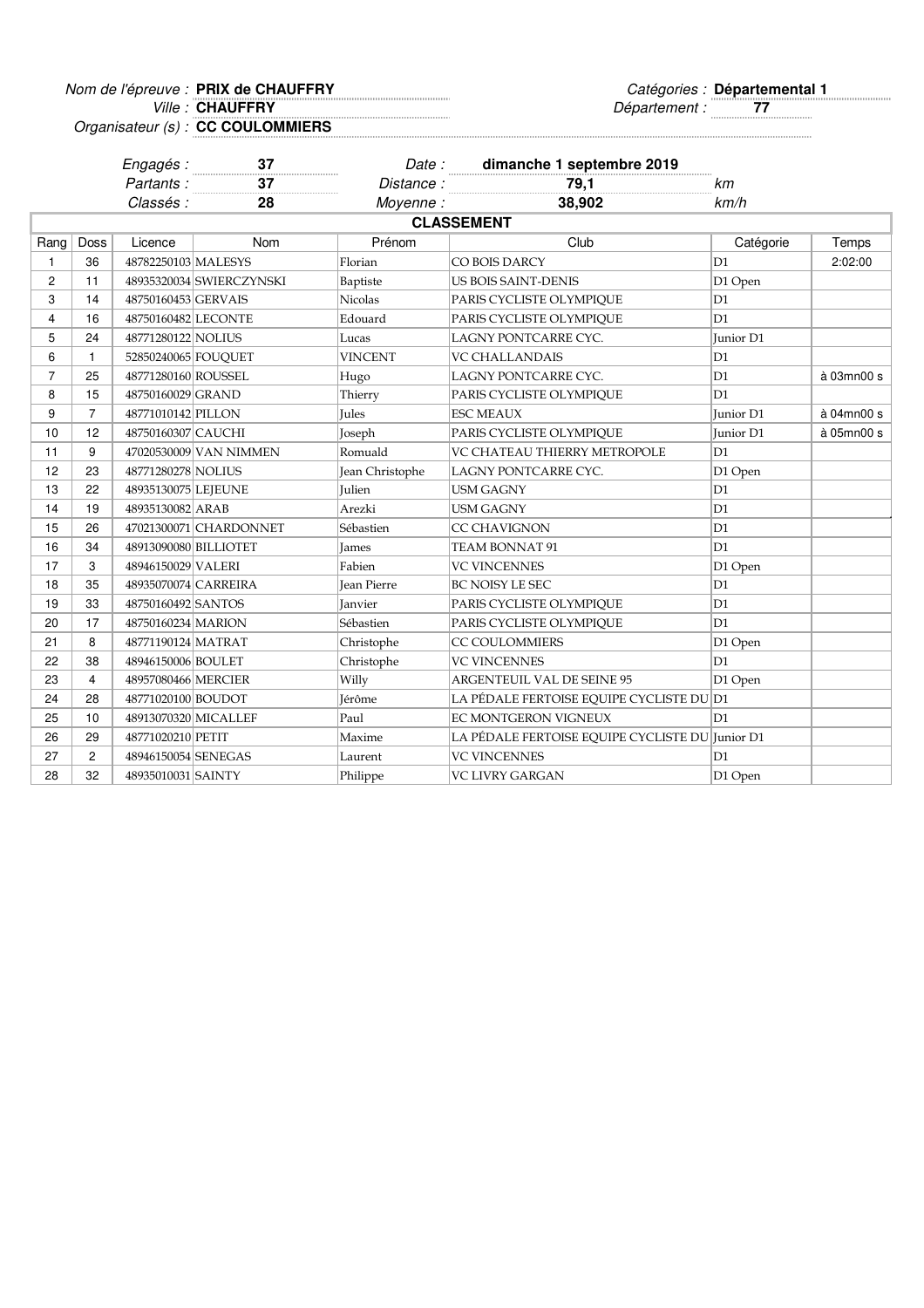| Catégories : | Départemental 2 |
|--------------|-----------------|
|--------------|-----------------|

|                |                | Engagés :            | 37<br>.                 |                    |                                          |                     |         |
|----------------|----------------|----------------------|-------------------------|--------------------|------------------------------------------|---------------------|---------|
|                |                | Partants:            | 36<br>.                 | Distance:          | 67,8                                     | km                  |         |
|                |                | Classés :            | 29                      | Moyenne:           | 35,778                                   | km/h                |         |
|                |                |                      |                         |                    | <b>CLASSEMENT</b>                        |                     |         |
| Rang           | Doss           | Licence              | <b>Nom</b>              | Prénom             | Club                                     | Catégorie           | Temps   |
| 1              | $\overline{4}$ | 48935040139 VALENTI  |                         | Bruno              | <b>EC NEUILLY PLAISANCE</b>              | D2                  | 1:53:42 |
| $\overline{c}$ | 31             | 48771130284 GOUPIL   |                         | Christophe         | VC FONTAINEBLEAU AVON                    | D2                  |         |
| 3              | 27             | 48771280282 GENDRON  |                         | <b>Nicolas</b>     | LAGNY PONTCARRE CYC.                     | D2                  |         |
| $\overline{4}$ | 25             | 44180030084 MARCHET  |                         | Yann               | <b>VC LIGNIEROIS</b>                     | D <sub>2</sub> Open |         |
| 5              | 23             | 48750240305 BRAN     |                         | Adi Leontin        | <b>US METRO TRANSPORTS</b>               | D2                  |         |
| 6              | 16             | 48750160490 CHARRON  |                         | Victor             | PARIS CYCLISTE OLYMPIOUE                 | D2                  |         |
| $\overline{7}$ | 8              | 48946160049 BOTTINI  |                         | William            | UC BORDS DE MARNE                        | D2                  |         |
| 8              | 29             |                      | 48935130093 THOUMELIN   | Mickaël            | USM GAGNY                                | D2                  |         |
| 9              | $\overline{7}$ | 48771490037 GABRIEL  |                         | Jean Marc          | SC GRETZ TOURNAN                         | D2                  |         |
| 10             | 34             | 48771280109 MUNIER   |                         | Philippe           | LAGNY PONTCARRE CYC.                     | D2                  |         |
| 11             | 21             | 48750160535 PLESSIER |                         | Alexandre          | PARIS CYCLISTE OLYMPIQUE                 | D2                  |         |
| 12             | 3              |                      | 48935040023 LEPAGNEZ    | Henri              | EC NEUILLY PLAISANCE                     | D2                  |         |
| 13             | 6              |                      | 48771010377 DAMAGNEZ    | Xavier             | <b>ESC MEAUX</b>                         | D2                  |         |
| 14             | 13             | 48935050513 GUYARD   |                         | Julien             | <b>CM AUBERVILLIERS 93</b>               | D2                  |         |
| 15             | 20             | 48750160491 MILOT    |                         | Valere             | PARIS CYCLISTE OLYMPIQUE                 | D2                  |         |
| 16             | 38             | 46510070022 HERBLOT  |                         | Mathieu            | <b>VC EPERNAY</b>                        | D <sub>2</sub> Open |         |
| 17             | 14             | 48771020005 GOMES    |                         | Pascal             | LA PÉDALE FERTOISE EQUIPE CYCLISTE DU D2 |                     |         |
| 18             | 11             | 48913070232 MOUNAT   |                         | Romain             | <b>EC MONTGERON VIGNEUX</b>              | D2                  |         |
| 19             | 5              | 48771010230 BARTLET  |                         | Frédéric           | <b>ESC MEAUX</b>                         | D2                  |         |
| 20             | 24             | 48946150053 SENEGAS  |                         | <b>Jean Claude</b> | <b>VC VINCENNES</b>                      | D2                  |         |
| 21             | 36             | 48771280230 TAUVERIN |                         | Eric               | LAGNY PONTCARRE CYC.                     | D2                  |         |
| 22             | 22             | 48946040404 PUDELKO  |                         | Jean François      | <b>US CRETEIL</b>                        | D2                  |         |
| 23             | 32             | 48924120314 CHILELLI |                         | Elvio              | <b>VC LEVALLOIS</b>                      | D2                  |         |
| 24             | 18             | 48750160531 MARY     |                         | Vincent            | PARIS CYCLISTE OLYMPIQUE                 | D2                  |         |
| 25             | 28             | 47020530040 BUCHARD  |                         | Yan                | VC CHATEAU THIERRY METROPOLE             | D2                  |         |
| 26             | 39             | 48771280041 DEWAELE  |                         | Thomas             | LAGNY PONTCARRE CYC.                     | D2                  |         |
| 27             | $\mathbf{1}$   | 48935040019 DELCROIX |                         | Sébastien          | EC NEUILLY PLAISANCE                     | D2                  |         |
| 28             | 9              | 48771190045 ERCOLANI |                         | Ludovic            | <b>CC COULOMMIERS</b>                    | D <sub>2</sub> Open |         |
| 29             | 19             |                      | 48750160534 MATUSZEWSKI | Sébastien          | PARIS CYCLISTE OLYMPIQUE                 | D <sub>2</sub> Open |         |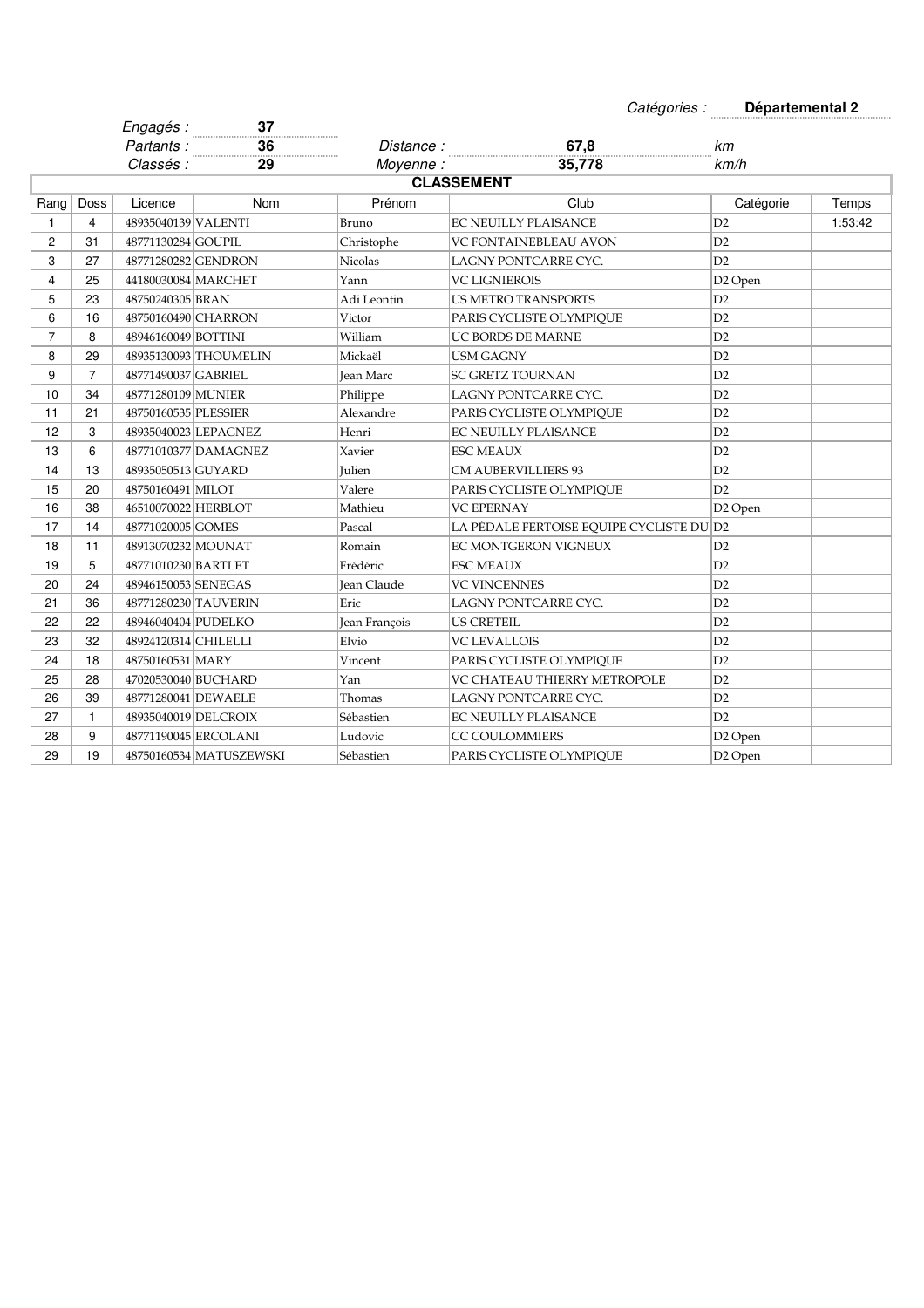| Catégories : | Départemental 3 |
|--------------|-----------------|
|--------------|-----------------|

|                |                   | Engagés :             | 47                          |                |                                  |                |         |  |  |
|----------------|-------------------|-----------------------|-----------------------------|----------------|----------------------------------|----------------|---------|--|--|
|                |                   | Partants:             | 46<br>.                     | Distance :     | 56,5                             | km             |         |  |  |
|                |                   | Classés :             | 41                          | Moyenne:       | 36,257                           | km/h           |         |  |  |
|                | <b>CLASSEMENT</b> |                       |                             |                |                                  |                |         |  |  |
| Rang           | Doss              | Licence               | Nom                         | Prénom         | Club                             | Catégorie      | Temps   |  |  |
| 1              | 20                | 48935130221 DOUCET    |                             | Michel         | <b>USM GAGNY</b>                 | D <sub>3</sub> | 1:33:30 |  |  |
| $\overline{2}$ | 32                |                       | 48771150004 GILARDINI       | Vincent        | TEAM PELTRAX - CSD               | D <sub>3</sub> |         |  |  |
| 3              | 18                | 48935130080 ARAB      |                             | Ahcène         | <b>USM GAGNY</b>                 | D3             |         |  |  |
| 4              | 6                 | 48750240304 GIL       |                             | Norbert        | <b>US METRO TRANSPORTS</b>       | D3             |         |  |  |
| 5              | 10                | 48935040121 NOLIUS    |                             | Bernard        | EC NEUILLY PLAISANCE             | D <sub>3</sub> |         |  |  |
| 6              | 22                | 48935130315 GOMOT     |                             | Michel         | USM GAGNY                        | D <sub>3</sub> |         |  |  |
| $\overline{7}$ | 23                | 48913020373 BOTTONE   |                             | <b>PATRICK</b> | AS CORBEIL ESSONNES              | D <sub>3</sub> |         |  |  |
| 8              | 37                |                       | 48771520020 CAMBRAYE        | Michel         | TEAM CYCLISTE BOISSY             | D3             |         |  |  |
| 9              | 16                | 47020970046 LETE      |                             | Frédéric       | <b>EC CHATEAU THIERRY</b>        | D3             |         |  |  |
| 10             | 26                |                       | 48750160248 PERDRIEAU       | François       | PARIS CYCLISTE OLYMPIQUE         | D <sub>3</sub> |         |  |  |
| 11             | 38                | 47020970220 VERBEKE   |                             | Antoine        | EC CHATEAU THIERRY               | D <sub>3</sub> |         |  |  |
| 12             | 39                |                       | 48771280086 DOS SANTOS      | Fernando       | LAGNY PONTCARRE CYC.             | D <sub>3</sub> |         |  |  |
| 13             | 45                | <b>CJ</b>             | <b>TUMOINE</b>              | Eric           | <b>CARTE JOURNEE</b>             |                |         |  |  |
| 14             | 28                | 48935190019 BARON     |                             | Pascal         | <b>SE PAVILLONNAIS</b>           | D <sub>3</sub> |         |  |  |
| 15             | 35                |                       | 48938000008 LE MOIGNE       | Eric           | LICENCE INDIVIDUELLE             | D3             |         |  |  |
| 16             | 44                | 48771280134 BOUYER    |                             | Jacques        | LAGNY PONTCARRE CYC.             | D3             |         |  |  |
| 17             | 2                 | 48935230006 DEWILDE   |                             |                | <b>EC NOISEENNE</b>              | D3             |         |  |  |
|                | 42                |                       |                             | Philippe       |                                  |                |         |  |  |
| 18             |                   | CJ                    | <b>BAILLY</b>               | Damien         | CARTE JOURNEE                    |                |         |  |  |
| 19             | 12                | 48946040306 HIPPON    |                             | Charlie        | <b>US CRETEIL</b>                | D <sub>3</sub> |         |  |  |
| 20             | 14                | 48771320030 DUBOIS    |                             | Didier         | UNION SPORTIVE TRILPORT GERMIGNY | D3             |         |  |  |
| 21             | 41                | 48924010015 [JEANJEAN |                             | Patrick        | <b>CSM PUTEAUX</b>               | D3             |         |  |  |
| 22             | 17                |                       | 48771130179 BENABDELMOUMENE | Abdelkrim      | VC FONTAINEBLEAU AVON            | D3             |         |  |  |
| 23             | 5                 | 48750240116 BLANCO    |                             | Angel          | <b>US METRO TRANSPORTS</b>       | D3             |         |  |  |
| 24             | 31                |                       | 48771150094 FONTAINE        | Yannick        | TEAM PELTRAX - CSD               | D3             |         |  |  |
| 25             | 46                | 48771140014 MAGE      |                             | Frederic       | <b>IS FERTE GAUCHER</b>          | D <sub>3</sub> |         |  |  |
| 26             | 19                |                       | 48935130235 DANNEVILLE      | Olivier        | <b>USM GAGNY</b>                 | D3             |         |  |  |
| 27             | 24                |                       | 48771190117 HERNANDEZ       | Leonides       | CC COULOMMIERS                   | D3             |         |  |  |
| 28             | $\mathbf{1}$      | 48957140081 PIRIOU    |                             | Bruno          | PARISIS A.C. 95                  | D3             |         |  |  |
| 29             | 27                |                       | 48924080236 HOFMANN         | Frédéric       | A. C. B. B.                      | D3             |         |  |  |
| 30             | 25                | 48750160499 DIEBOLT   |                             | Guillaume      | PARIS CYCLISTE OLYMPIOUE         | D <sub>3</sub> |         |  |  |
| 31             | 33                |                       | 48771280259 BOURGUIGNON     | Frédéric       | LAGNY PONTCARRE CYC.             | D <sub>3</sub> |         |  |  |
| 32             | 43                | 48935350072 BIODORE   |                             | Luc            | BLANC MESNIL SC CARAIBES         | D3             |         |  |  |
| 33             | 30                | 48913470026 ANTOINE   |                             | Gilles         | CS BRETIGNY                      | D3             |         |  |  |
| 34             | 13                | 48913220059 MILLERO   |                             | Jean Marc      | US RIS ORANGIS                   | D3             |         |  |  |
| 35             | 47                |                       | 48948000075 HERBRETEAU      | Eric           | LICENCE INDIVIDUELLE             | D <sub>3</sub> |         |  |  |
| 36             | 15                | 48771080009 OILLIC    |                             | Erwan          | AS CHELLES                       | D3             |         |  |  |
| 37             | 40                | 48935190016 KRIM      |                             | Mustapha       | SE PAVILLONNAIS                  | D3             |         |  |  |
| 38             | 11                | 52492890048 HAMELIN   |                             | LOIC           | POLE CYCLISME SAUMUROIS          | D3             |         |  |  |
| 39             | 7                 | 48750240225 RENAIS    |                             | Rodolphe       | US METRO TRANSPORTS              | D <sub>3</sub> |         |  |  |
| 40             | 4                 | 48771380066 SUSSIAU   |                             | Harold         | GUIDON PROVINOIS                 | D3             |         |  |  |
| 41             | 8                 | 48771040084 MORENO    |                             | Thierry        | PEDALE COMBS LA VILLAISE         | D <sub>3</sub> |         |  |  |